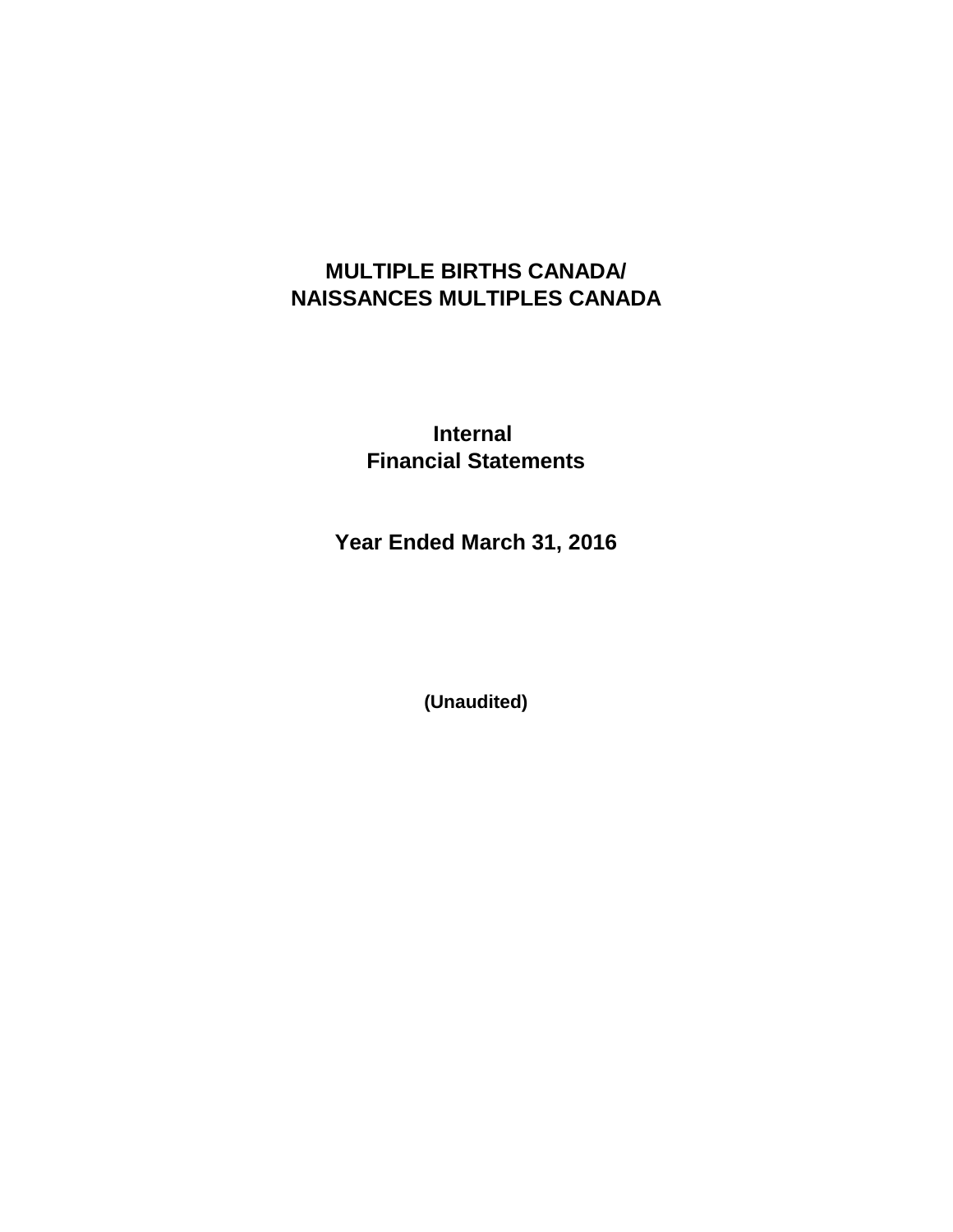## Multiple Births Canada/Naissances multiples Canada (Incorporated under the Canada Corporations Act)

### Balance Sheet - March 31, 2016

|                                                                     | 2016           | 2015                 |  |
|---------------------------------------------------------------------|----------------|----------------------|--|
| <b>ASSETS</b>                                                       |                |                      |  |
| <b>Current</b><br>Cash                                              | \$<br>1,962    | \$<br>3,912          |  |
| <b>Accounts Receivable</b><br><b>Prepaid Expenses</b>               | 3,049<br>1,139 | 5,738<br>1,089       |  |
| <b>Computer Equipment</b>                                           | 11             | 15                   |  |
|                                                                     | 6,161<br>\$    | \$<br>10,754         |  |
|                                                                     |                |                      |  |
| <b>LIABILITIES</b>                                                  |                |                      |  |
| <b>Current</b>                                                      |                |                      |  |
| Accounts Payable and Accrued Liabilities<br><b>Deferred Revenue</b> | \$<br>1,619    | \$<br>2,649<br>3,700 |  |
|                                                                     | 1,619          | 6,349                |  |
| <b>SURPLUS</b>                                                      | 4,542          | 4,405                |  |
|                                                                     | \$<br>6,161    | \$<br>10,754         |  |

See accompanying notes

Approved on behalf of the Board:

Steather MALy<br>Bhilly Brital

(Director)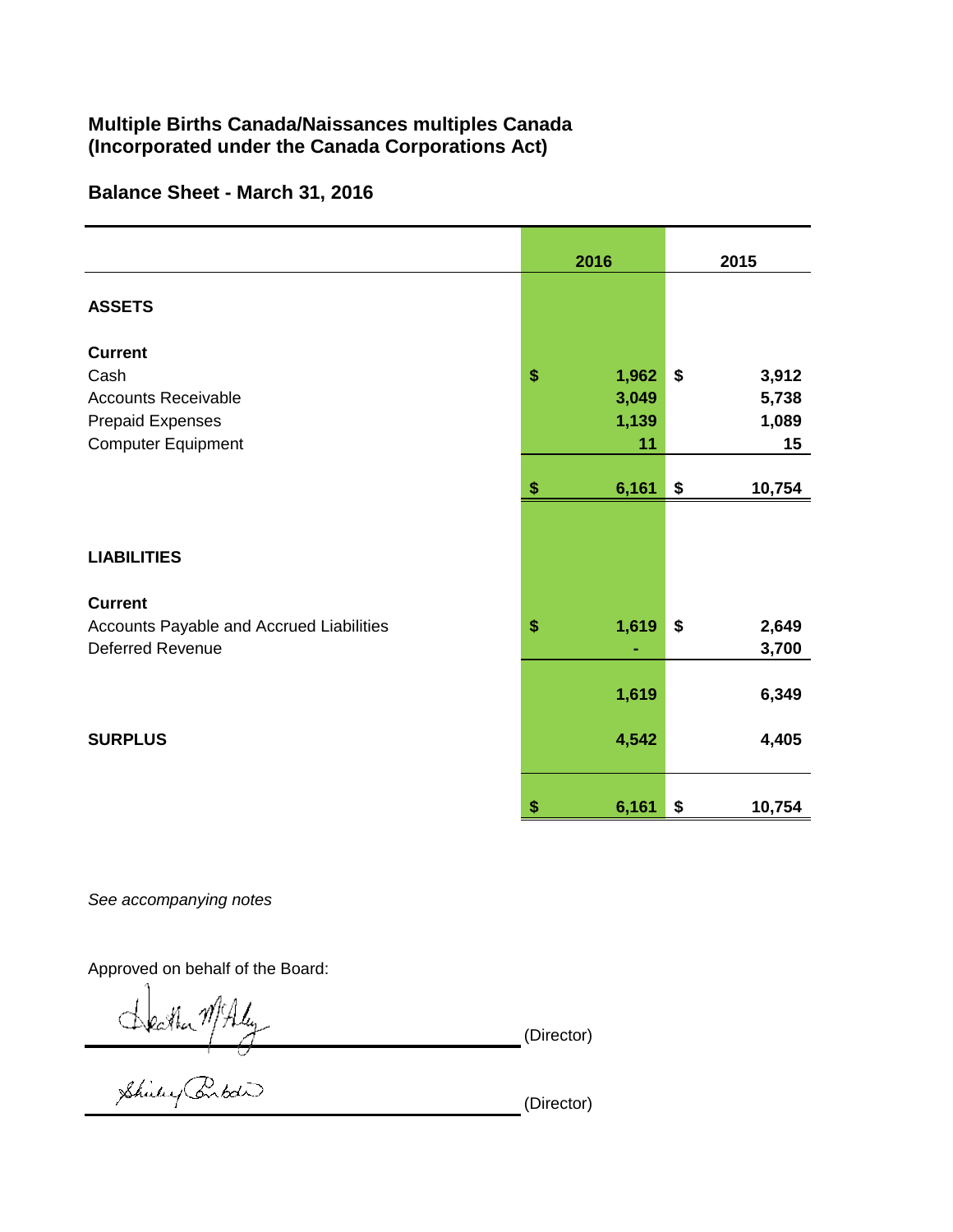## **Multiple Births Canada/Naissances multiples Canada Statement of Revenues and Expenses and Surplus**

## **Year Ended March 31, 2016**

|                                              | 2016 |               |                |               | 2015 |               |
|----------------------------------------------|------|---------------|----------------|---------------|------|---------------|
|                                              |      | <b>Actual</b> |                | <b>Budget</b> |      | <b>Actual</b> |
| <b>REVENUES</b>                              |      |               |                |               |      |               |
| Memberships                                  | \$   | 19,482        | \$             | 19,000        | \$   | 18,682        |
| Subscriptions                                |      | 350           |                | 100           |      | 61            |
| Conference Income                            |      | 170           |                |               |      | 1             |
| Sponsorships and Grants                      |      | 5,700         |                | 3,700         |      | 1,300         |
| Donations/In-kind Donations                  |      | 6,643         |                | 13,000        |      | 11,139        |
| Advertising                                  |      | 135           |                | 1,000         |      | 190           |
| <b>Commission and Affiliate Income</b>       |      | 119           |                | 300           |      | 283           |
| <b>Publications and Resources</b>            |      | 140           |                | 300           |      | 286           |
|                                              | \$   | 32,739        | \$             | 37,400        | \$   | 31,942        |
| <b>EXPENSES</b><br><b>Board of directors</b> |      |               |                |               |      |               |
| Interim Meetings                             | \$   | 3,705         | $\mathfrak{S}$ | 3,694         | -\$  | 1,306         |
| <b>Conference Expense</b>                    |      | 3,295         |                | 3,500         |      | 1,889         |
| <b>Expenses</b>                              |      |               |                | 1,000         |      |               |
| <b>Business office</b>                       |      |               |                |               |      |               |
| Honorarium - Office                          |      | 17,667        |                | 20,000        |      | 20,000        |
| Honorarium - Bookkeeper                      |      | 1,000         |                | 1,000         |      | 1,000         |
| <b>Facilities</b>                            |      | 274           |                | 1,800         |      | 380           |
| Telephone and Internet                       |      | 1,137         |                | 1,550         |      | 1,370         |
| Postage                                      |      | 94            |                | 500           |      | 420           |
| <b>Supplies</b>                              |      | 132           |                | 500           |      | 131           |
| HST / GST Expense                            |      | 611           |                | 758           |      | 768           |
| <b>Charitable Status</b>                     |      |               |                | 50            |      | 30            |

**Cont. /**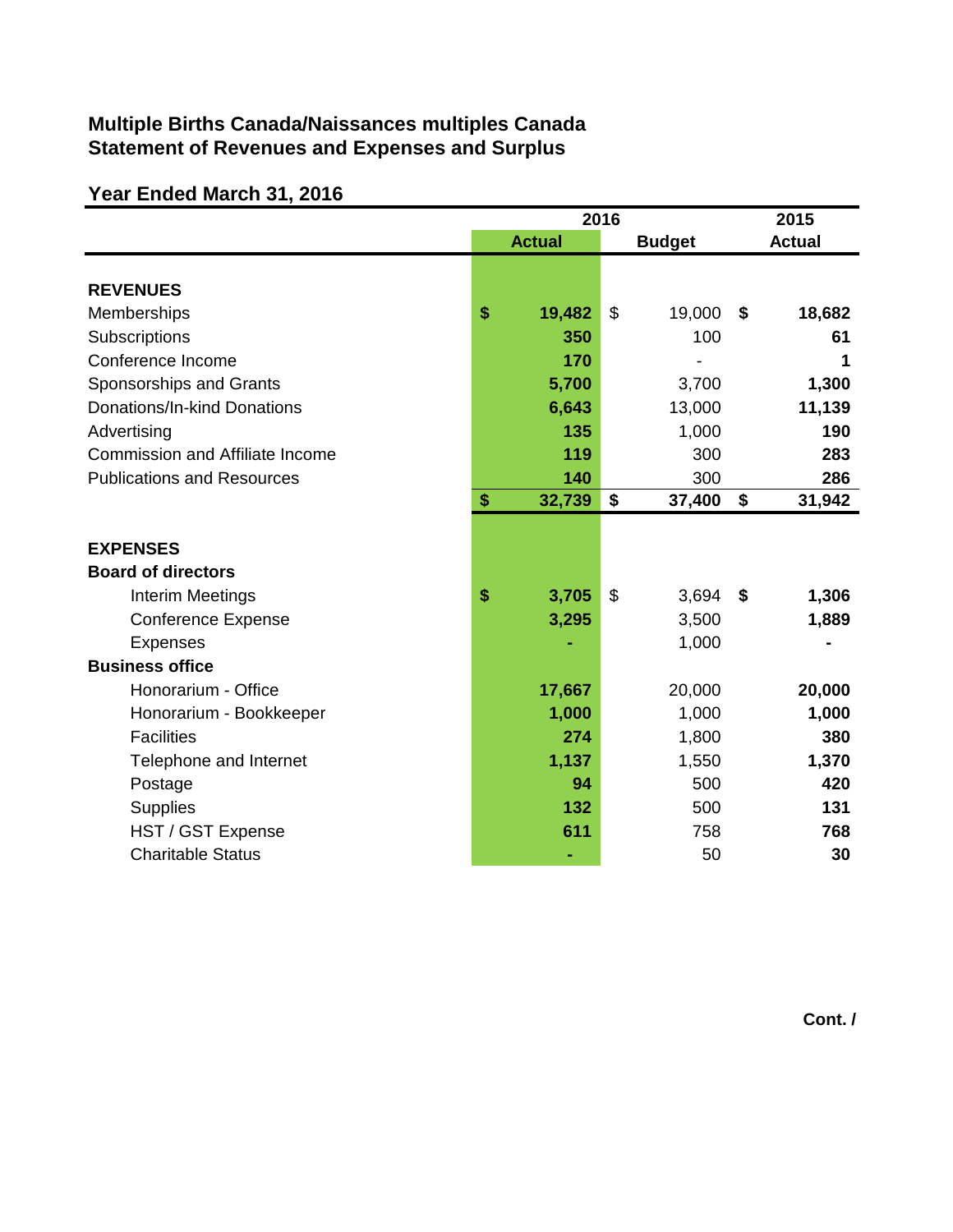## **Multiple Births Canada/Naissances multiples Canada Statement of Revenues and Expenses and Surplus**

# **Year Ended March 31, 2016**

|                                                                   | 2016          | 2015          |               |
|-------------------------------------------------------------------|---------------|---------------|---------------|
|                                                                   | <b>Actual</b> | <b>Budget</b> | <b>Actual</b> |
| <b>EXPENSES continued</b>                                         |               |               |               |
| Advertising                                                       | 319           |               | 50            |
| Conference/Retreat                                                | 838           |               | 761           |
| Grant                                                             |               |               | 1,000         |
| <b>Multiple Moments</b>                                           |               |               | 250           |
| <b>Electronic Communications</b>                                  | 664           | 1,100         | 1,234         |
| Project Expense (Board training)                                  | 1,106         |               |               |
| <b>Publications</b>                                               |               | 100           | 22            |
| Insurance                                                         | 1,192         | 1,200         | 1,188         |
| <b>Miscellaneous</b>                                              | 227           | 138           | 248           |
| Dues and Memberships                                              | 190           | 300           | 240           |
| Service Charges                                                   | 146           | 200           | 189           |
| Depreciation                                                      | 5             | 10            | 7             |
|                                                                   | 32,602        | 37,400        | 32,483        |
| <b>EXCESS OF REVENUE OVER EXPENSES</b><br>(EXPENSES OVER REVENUE) | \$<br>137     |               | \$<br>(541)   |
| SURPLUS, BEGINNING OF YEAR                                        | 4,405         |               | 4,946         |
| <b>SURPLUS, END OF YEAR</b>                                       | 4,542<br>\$   |               | 4,405         |